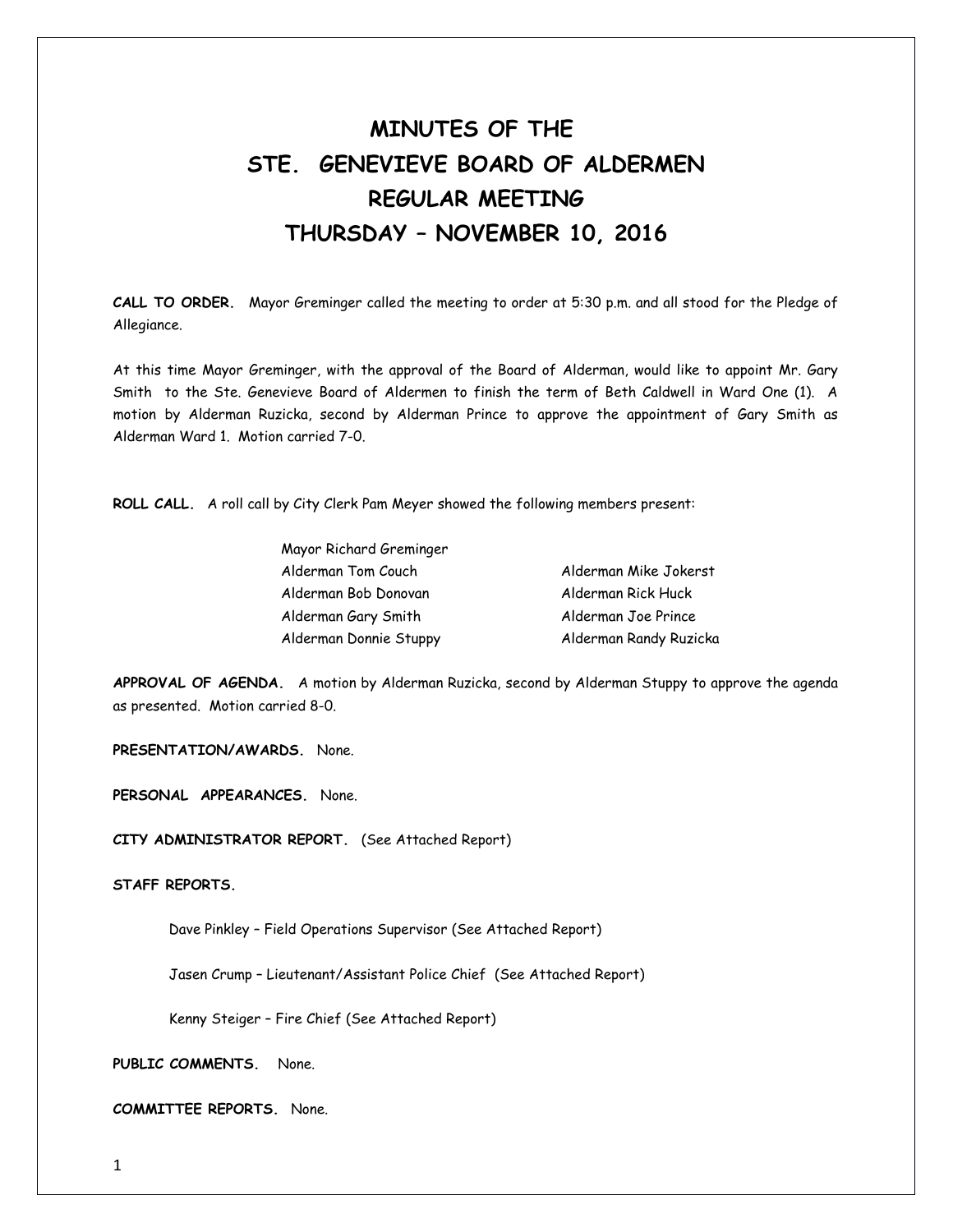## **CONSENT AGENDA.**

**Minutes – Board of Aldermen – Regular Meeting – October 27, 2016.** A motion by Alderman Stuppy, second by Alderman Prince to approve the Regular Board of Alderman Minutes from October 27, 2016. Motion carried 8-0.

**Minutes – Board of Aldermen – Closed Session – October 27 2016.** A motion by Alderman Huck, second by Alderman Stuppy to approve the Closed Session Board of Alderman Minutes from October 27, 2016.

**NOTICE OF PUBLIC HEARING. The Mayor and the Board of Aldermen of the City of Ste. Genevieve, Missouri will hold a public hearing to consider a request from Donna C. Marler for a special use permit that will allow Guest Lodging, per Municipal Code Chapter 405-Zoning Regulations at 619 St. Marys Road, Ste. Genevieve, MO 63670. The property is currently located in an R-1 Single Family Residential Zone District.** Mayor Greminger opened the public hearing at 5:45 p.m. Carla Bullock, Community Development Administrator commented that Mrs. Marler appeared before the Planning and Zoning Commission and due to a lack of a quorum at the meeting held on November 7, 2016, the commission was unable to vote. However, the members in attendance were all favorable of allowing the Special Use Permit to allow the guest lodging establishment at 619 St. Marys Road. The applicant, Mrs. Marler was introduced to the Mayor and Board of Alderman and answered a few questions concerning the property. With no further questions, Mayor Greminger closed the public hearing at 5:48 p.m. A motion by Alderman Couch, second by Alderman Stuppy to approve Mrs. Marler's Special Use Permit to operate a guest lodging at 619 St. Marys Road with the terms and conditions as stated on the Staff Report dated October 26, 2106 and submitted by Carla Bullock, Community Development Administrator. Motion carried 8-0.

**RESOLUTION 2016 – 40. A RESOLUTION DECLARING THE 2002 CROWN VIC SURPLUS AND PROVIDING FURTHER AUTHORITY.** A motion by Alderman Prince, second by Alderman Ruzicka to table until the next meeting. Motion carried 8-0.

**RESOLUTION 2016-41. A RESOLUTION OF THE CITY OF STE. GENEVIEVE, MISSOURI STATING INTENT TO APPLY FOR A GRANT FROM THE 2016 COMMUNITY DEVELOPMENT (HOLCIM) GRANT IN AN AMOUNT OF \$19,983.56 FOR THE STE. GENEVIEVE FIRE DEPARTMENT.** A motion by Alderman Huck, second by Alderman Prince to approve Resolution 2016-41 stating intent for the Fire Department to apply for a grant. Motion carried 8-0.

**RESOLUTION 2016-42. A RESOLUTION OF THE CITY OF STE. GENEVIEVE, MISSOURI STATING INTENT TO APPLY FOR A GRANT FROM THE STE. GENEVIEVE COUNTY COMMUNITY DEVELOPMENT FUND IN AN AMOUNT NOT TO EXCEED \$5,800.00 FOR THE STE. GENEVIEVE FIRE DEPARTMENT.** A motion by Alderman Huck, second by Alderman Prince to approve Resolution 2016-42 stating intent for the Fire Department to apply for a grant from the Ste. Genevieve Community Development Fund. Motion carried 8-0.